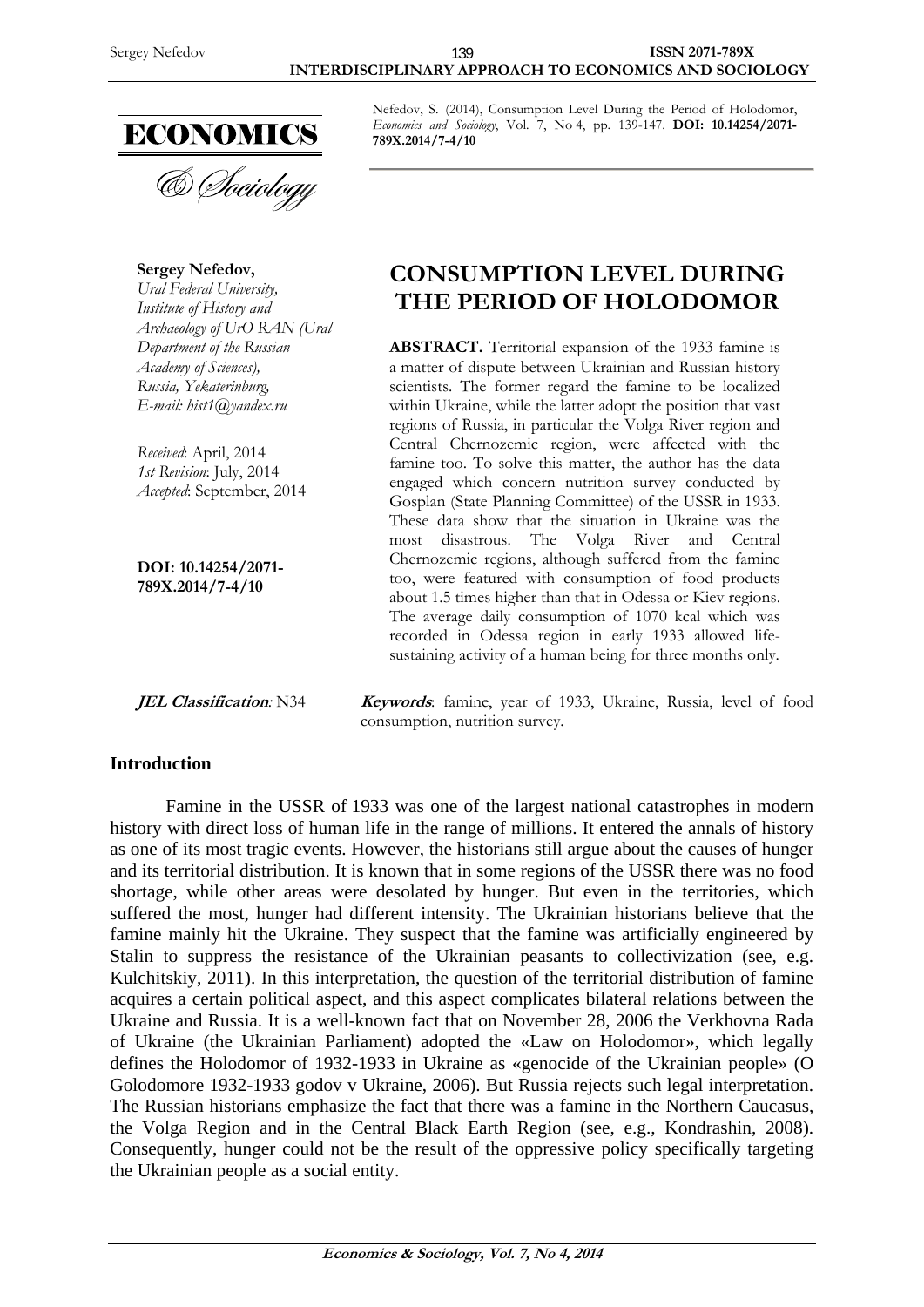| Sergey Nefedov | 140                                                   | <b>ISSN 2071-789X</b> |
|----------------|-------------------------------------------------------|-----------------------|
|                | INTERDISCIPLINARY APPROACH TO ECONOMICS AND SOCIOLOGY |                       |

Thus, the problem of territorial distribution of the 1933 famine and assessment of its intensity in different areas does not only have a historical, but also a political significance. One of the ways to determine the hunger intensity is calculation of starvation death levels in different territories and regions. Such an assessment was made by Davis and Wheatcroft (Davies & Wheatcroft, 2004, p. 422). However, as the authors acknowledge, their work was based on incomplete data obtained from the Soviet archives and statistics bureaus. Another way to get the same informations is to assess the granary harvest, i.e. the real grain harvest after deduction of all losses. The data about the real grain harvest, together with the size of grain procurement in every region were first published by Tauger (Tauger, 2001).

Comparison of these values allows defining the amount of bread remaining in the countryside and the extent of food deficit in certain regions.

However, there are also direct data available on food products consumption in various regions of the USSR. Here we mean, first of all, the data of budget surveys available in holdings of Russian State Archive of Economy (RGAE). These data are reproduced in a bulletin of Gosplan's Central Department of National Economy Accountancy (Central'noe Upravlenie Narodno-Hozjajstvennogo Ucheta – CUNHU) *Budgets of Collective Farmers for Years 1933 and 1934* (RGAE, f. 1562, op. 77, d. 5a). Partially, these data (namely the data of bread consumption in 7 regions) are reproduced in the book by Davies & Wheatcroft (Davies & Wheatcroft, 2004, p. 504). Yet peasants consumed not bread alone, and it is of interest to review dynamics of consumption taking the full range of food products for analysis.

#### **1. Issue of data representativeness**

It could seem surprising somehow that CUNHU conducted nutrition surveys and recorded extent of the famine in the foodless year of 1933; although *Not to be disclosed* label was certainly attached to the appropriate materials. Budget surveys were conducted in Byelorussia, in four Russian regions (Moscow, Leningrad, and Central Chernozemic regions and Middle Volga Territory), and in two regions of Ukraine (Kiev and Odessa regions). The following amounts of peasants' husbandries were reviewed: 770 in Byelorussia, 980 in Moscow region, 700 in Leningrad region, 1050 in Central Chernozemic region (CCR), 980 in Middle Volga territory, 560 in Kiev region and 700 in Odessa region. Collective farmers' husbandries were selected in mechanical way, by lot; they were scattered among districts of a certain region pro rata to the specific weight of certain districts in the region's population. Consumption values of food products were recorded by peasants themselves once in ten days; these records were inspected by instructors on monthly basis. Arrivals of food products were registered twice: by a farmer himself on the arrival day and by an instructor on basis of reports of the collective farm concerned. Plus, people from regional departments of national economic accountancy visited collective farms periodically to inspect work of collective farmers and instructors in full range (RGAE, f. 1562, op. 77, d. 5a, l. 1-2).

CUNHU reviewed the extent of representativeness of sample by comparing the data of collective farms wherein surveyed husbandries were included ("budget" collective farms) with average data of all collective farms in the region. The results of this comparison are shown in *Table 1* below.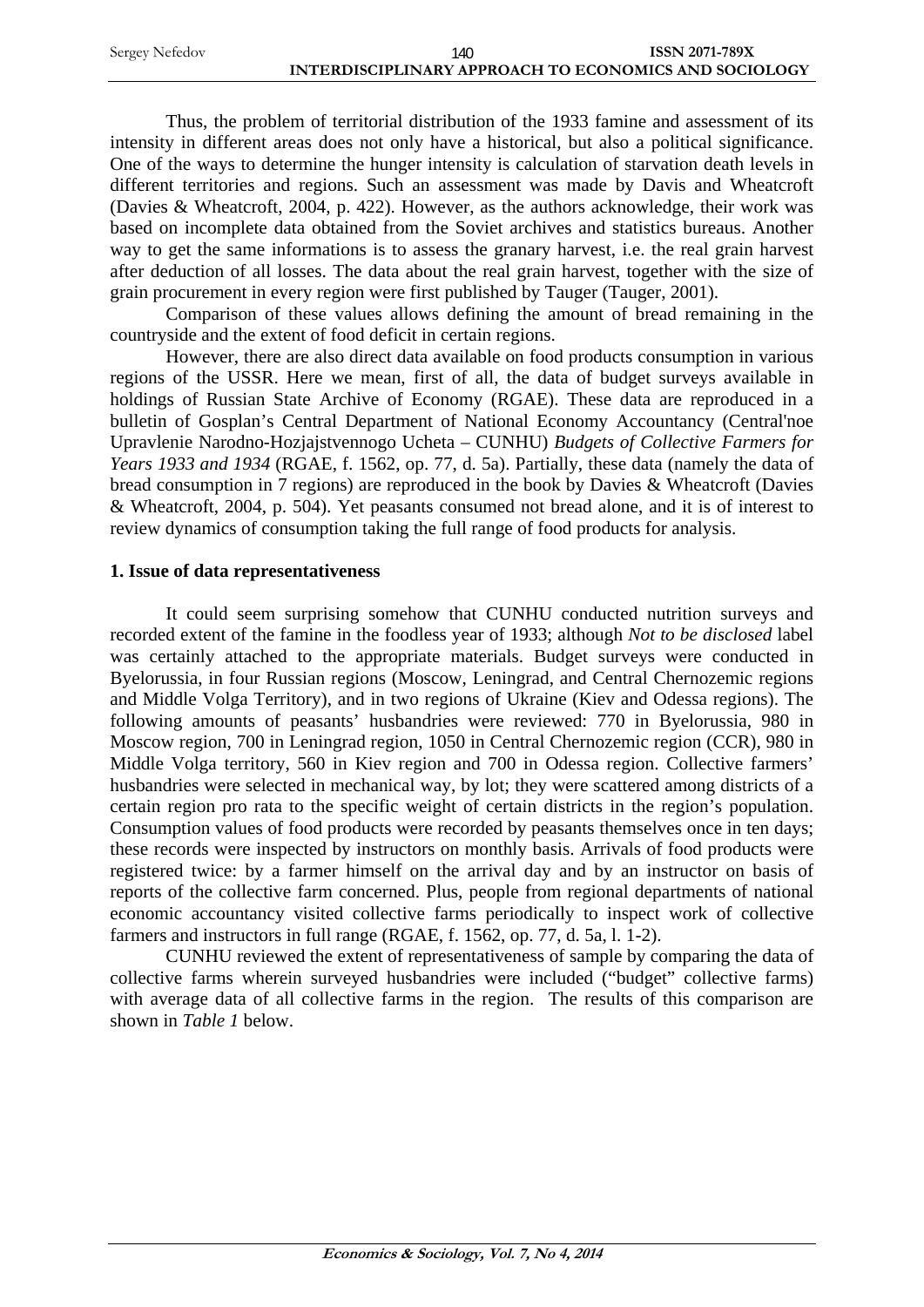| Region,<br>territory,<br>republic | Area under<br>crops per<br>100 capita in<br>1933 | Crop yield<br>of grains<br>in 1933 | Number of work<br>horses per 100 Ha<br>of land under<br>crops in 1933 | Dispensing of<br>grain per<br>1 labour day in<br>1933 | Dispensing of<br>grain per<br>1 labour day<br>in 1934 |
|-----------------------------------|--------------------------------------------------|------------------------------------|-----------------------------------------------------------------------|-------------------------------------------------------|-------------------------------------------------------|
| Leningrad                         | 104,3                                            | 97,3                               | 81,7                                                                  | 91,2                                                  | 97,0                                                  |
| <b>Moscow</b>                     | 95,9                                             | 103,4                              | 110,4                                                                 | 94,5                                                  | 77,5                                                  |
| <b>CCR</b>                        | 101,5                                            | 104,4                              | 102,3                                                                 | 95,6                                                  | 112,6                                                 |
| Middle Volga                      | 116,4                                            | 97,1                               | 91,8                                                                  | 105,3                                                 | 99,0                                                  |
| <b>Byelorussia</b>                | 101,3                                            | 101,6                              | 95,5                                                                  | 99,3                                                  | 89,3                                                  |
| Kiev                              | 111,7                                            | 91,3                               | 104,8                                                                 | 101,6                                                 | 90,7                                                  |
| Odessa                            | 104,8                                            | 100,4                              | 118,4                                                                 | 100,4                                                 | 79,6                                                  |

Table 1. Deviation of budget collective farms' characteristics from average values assumed as 100%

*Source*: calculated on basis of: RGAE, f. 1562, op. 77, d. 5a, l. 3-5.

Upon considering these comparison data one can conclude that collective farms with surveyed husbandries therein did not stand out against background of the bulk of collective farms. R. Davies and S. Wheatcroft regard this sample to be representative (Davies  $\&$ Wheatcroft, 2004, p. 506). Indeed, we could have agreed with it were the survey conducted in a standard situation. However, the situation in 1930s was far from being normal, and it is quite probable that primary data coming from husbandries surveyed could be further whitewashed to flatter the seniors. A work by Ye. D. Tverdyukova (2008) occurred to be the most detailed research of reliability of results of budget surveys in 1930s. Ye. D. Tverdyukova does not offer the final solution of this complicated problem, yet she reckons that "one can hardly say that the conducted surveys were accompanied with deliberate exaggeration of workers' living standards" (Tverdyukova, 2008, pp. 368-369). Moreover, data of the budget surveys about bread consumption were connected in bread-andfodder balance sheets with data of *actual* grain milling received from collective farms' annual reports. Thus, the balances would not have matched each other, were the consumption data significantly overstated (Nefedov, 2012).

However, these arguments do not characterize the reality of situation of the year 1933 in full, when representativeness of sampling in districts of mass mortality could be interfered merely as a result of the death of these or those persons engaged into the budget surveys. It is quite obvious that in these very areas (mainly in Ukraine) data of budget surveys were overstated. The question is: to what extent? As we will see below, according to the budget surveys, the consumption level in Ukraine allowed a light-labouring person to outlast for 90- 100 days only. On assumption that the consumption level was overstated by 20%, for instance, we will come to calculations showing that all Ukraine's population would have perished in this case, even those not engaged in any labour. In other words, the assumption about significant overstating of these data is *ab initio* refuted by the extremely low consumption level furnished by the data of budget surveys.

Thus, we share Ye.D. Tverdyukova's opinion that in all potential errors, "in aggregate they (*the budgets – S. N*.) still create the right idea about dynamics of population's incomes and expenses" (Tverdyukova, 2008, p. 369). Of most importance in this case is that the budgets here portray not only time-based but also territory-based dynamics. When there is no other detailed source about consumption in 1930s, "the budgets are indispensable as a data reservoir", as Ye.A. Osokina notes (Osokina, 2008, p. 50). Reliability of the budgets is not put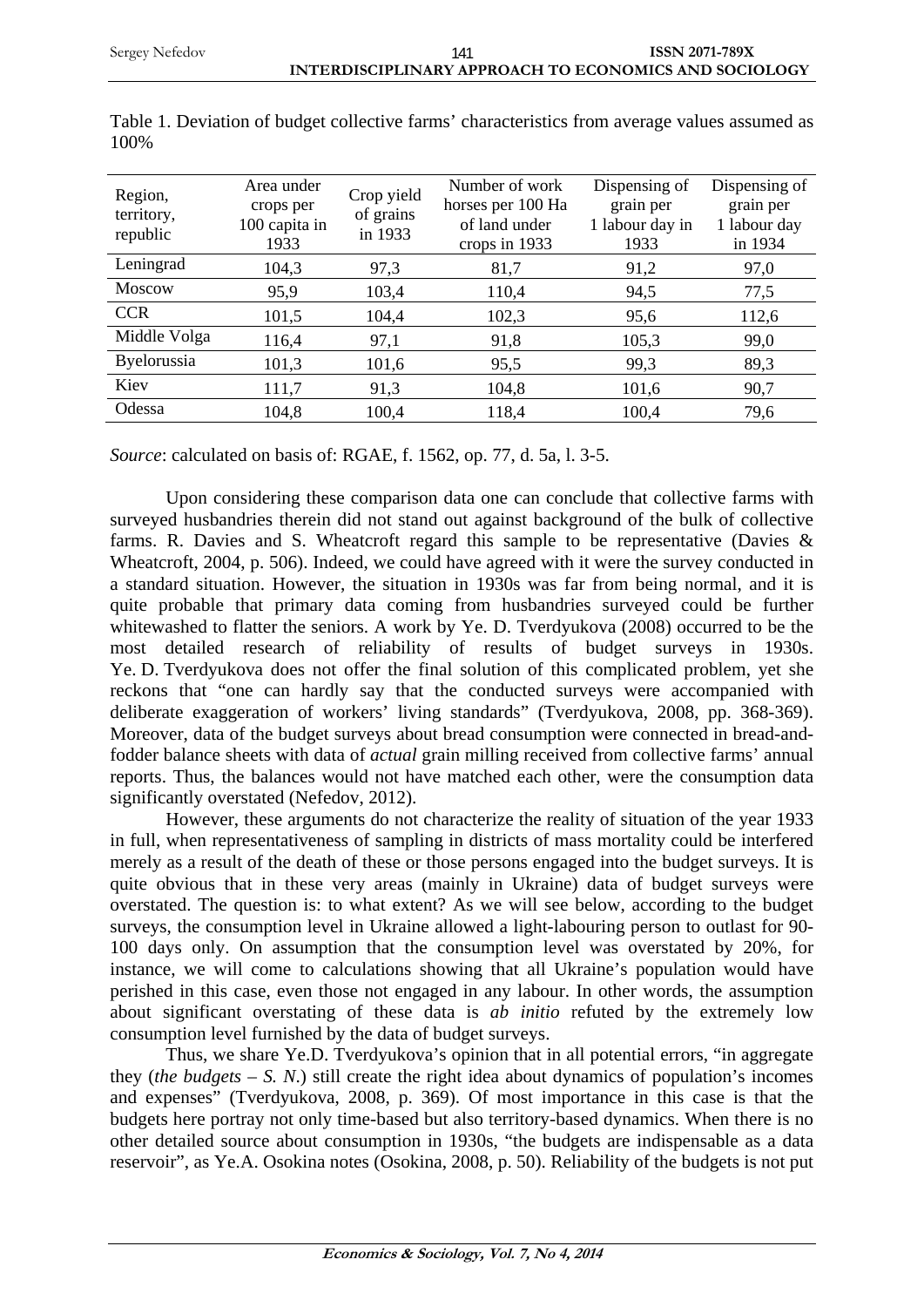in doubt in books by R. Davies, S. Wheatcroft and Ye.A. Osokina, and the authors handle these data without any limitations.

## **2. Data of food products consumption**

Budget data of food products consumption by collective farmers in 1932-1934 (disregarding the data of bread consumption) have not been published yet, so we think it is necessary to present here the detailed data of consumption of all range of food products (see *Tables 2* and *3*).

Table 2. Consumption of food products by collective farmers in the  $1<sup>st</sup>$  and  $2<sup>nd</sup>$  halves of 1933 (grams per capita for a month)

|                            |                     | Leningrad<br>region | Moscow<br>region | <b>CCR</b> | Middle<br>Volga<br>territory | Byelorussia    | Kiev<br>region | Odessa<br>region |
|----------------------------|---------------------|---------------------|------------------|------------|------------------------------|----------------|----------------|------------------|
| Bread and                  | $\mathbf I$         | 20537               | 19506            | 11511      | 15688                        | 11242          | 6222           | 7222             |
| flour in terms<br>of bread | $\mathbf{I}$        | 19647               | 18731            | 11374      | 16960                        | 12203          | 13146          | 15652            |
| Cereals and                | I                   | 1003                | 805              | 1526       | 1459                         | 996            | 2177           | 1502             |
| legumes                    | $\mathbf{I}$        | 874                 | 870              | 1509       | 1625                         | 1046           | 2190           | 1309             |
| Potato                     | I                   | 13891               | 16974            | 19490      | 7821                         | 28715          | 9171           | 3669             |
|                            | $\overline{\rm II}$ | 20674               | 22399            | 20652      | 12673                        | 34406          | 12022          | 6478             |
| Vegetables                 | I                   | 4244                | 4687             | 6652       | 2627                         | 4069           | 7917           | 9101             |
| and root<br>crops          | $\mathbf{I}$        | 5593                | 6943             | 10853      | 4788                         | 4853           | 6960           | 12644            |
| Sugar,                     | I                   | 190                 | 192              | 31         | 18                           | 46             | 48             | 89               |
| candies                    | $\overline{\rm II}$ | 140                 | 129              | 100        | 29                           | 52             | 111            | 134              |
| Oil                        | I                   | 34                  | 31               | 51         | 9                            | 20             | 43             | 121              |
|                            | $\overline{\rm II}$ | 28                  | 25               | 20         | 5                            | 14             | 42             | 51               |
| Melons and                 | I                   | 1                   | $\mathbf{0}$     | 24         | 370                          | $\overline{0}$ | 932            | 601              |
| gourds                     | $\mathbf{I}$        | 139                 | 17               | 1741       | 1376                         | 98             | 3290           | 2121             |
| Meat, all                  | I                   | 1179                | 900              | 588        | 320                          | 1192           | 401            | 378              |
| kinds                      | $\mathbf{I}$        | 1103                | 899              | 444        | 448                          | 999            | 389            | 269              |
| Animals' fat               | I                   | 36                  | 12               | 40         | 8                            | 485            | 182            | 31               |
|                            | $\overline{\rm II}$ | 25                  | 15               | 16         | 5                            | 357            | 79             | 16               |
| Fish                       | I                   | 347                 | 70               | 39         | 63                           | 115            | 105            | 421              |
|                            | $\mathbf{I}$        | 261                 | 73               | 41         | 55                           | 119            | 155            | 209              |
| Pure milk                  | I                   | 9377                | 8482             | 6956       | 5954                         | 8361           | 4471           | 5626             |
|                            | $\mathbf{I}$        | 9960                | 10125            | 10463      | 7273                         | 10288          | 8198           | 6179             |
| Skim milk                  | I                   | 904                 | 387              | 326        | 1987                         | 1037           | 255            | 475              |
|                            | $\overline{\rm II}$ | 969                 | 151              | 707        | 1919                         | 1098           | 629            | 717              |
|                            | I                   | 111                 | 47               | 39         | 89                           | 110            | 28             | 25               |
| Sour cream                 | $\overline{\rm II}$ | 85                  | 27               | 65         | 38                           | 107            | 95             | 92               |
|                            | I                   | 50                  | 9                | 16         | 42                           | 16             | 6              | 55               |
| <b>Butter</b>              | $\overline{\rm II}$ | 36                  | 11               | 26         | 42                           | 15             | 26             | 114              |

*Source*: RGAE, f. 1562, op. 77, d. 5a, l. 91-92.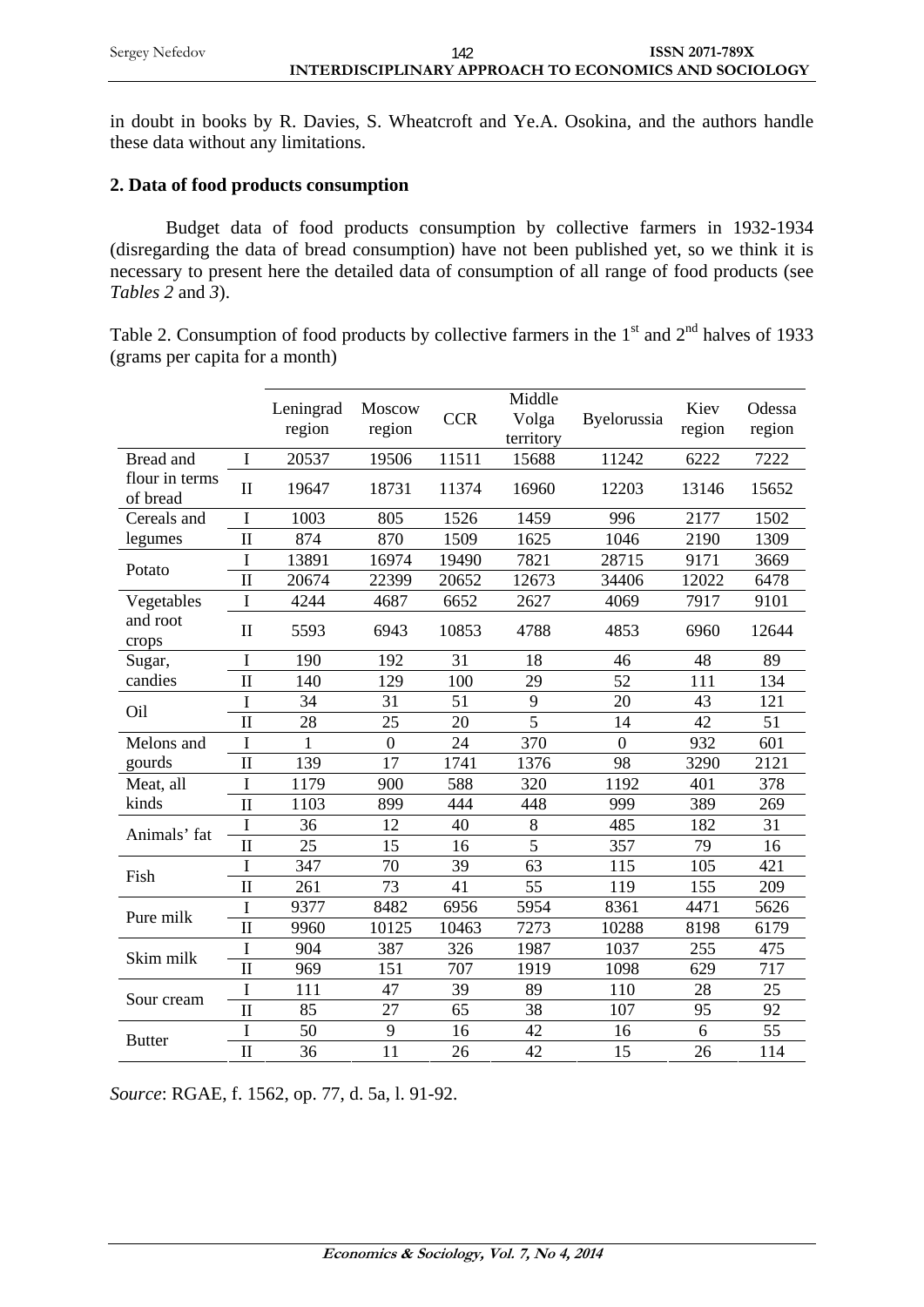|                            |                     | Leningrad<br>region | Moscow<br>region | <b>CCR</b> | Middle<br>Volga<br>territory | Byelorussia    | Kiev<br>region | Odessa<br>region |
|----------------------------|---------------------|---------------------|------------------|------------|------------------------------|----------------|----------------|------------------|
| Bread and                  | I                   | 19341               | 19007            | 13864      | 16828                        | 13184          | 15591          | 18060            |
| flour in terms<br>of bread | $\mathbf{I}$        | 20631               | 18813            | 13167      | 17992                        | 13042          | 13935          | 14112            |
| Cereals and                | I                   | 1248                | 1617             | 2899       | 2704                         | 1432           | 2446           | 2652             |
| legumes                    | $\mathbf{I}$        | 1004                | 1106             | 2097       | 1818                         | 1095           | 2035           | 1993             |
| Potato                     | I                   | 18363               | 20075            | 15631      | 12743                        | 28614          | 8150           | 3433             |
|                            | $\mathbf{I}$        | 18592               | 23136            | 22423      | 15758                        | 38750          | 17522          | 6093             |
| Vegetables                 | I                   | 5037                | 6849             | 10460      | 2916                         | 3264           | 6226           | 8198             |
| and root<br>crops          | $\mathbf{I}$        | 6875                | 7743             | 10467      | 5690                         | 5840           | 8400           | 11467            |
| Sugar,                     | I                   | 220                 | 218              | 82         | 66                           | 91             | 141            | 212              |
| candies                    | $\mathbf{I}$        | 253                 | 256              | 130        | 64                           | 66             | 320            | 230              |
| Oil                        | I                   | 74                  | 52               | 88         | 18                           | 16             | 63             | 148              |
|                            | $\mathbf{I}$        | 47                  | 45               | 35         | 9                            | 31             | 75             | 109              |
| Melons and                 | I                   | 6                   | $\overline{0}$   | 71         | 152                          | $\overline{0}$ | 234            | 781              |
| gourds                     | $\mathbf{I}$        | 341                 | 25               | 1793       | 2689                         | 161            | 3844           | 4820             |
| Meat, all                  | I                   | 954                 | 942              | 403        | 355                          | 1168           | 438            | 476              |
| kinds                      | $\mathbf{I}$        | 873                 | 926              | 426        | 401                          | 750            | 282            | 676              |
| Animals' fat               | I                   | 88                  | 11               | 24         | $\overline{2}$               | 433            | 167            | 142              |
|                            | $\overline{\rm II}$ | 18                  | 19               | 160        | $\overline{4}$               | 248            | 99             | 85               |
| Fish                       | I                   | 348                 | 84               | 70         | 102                          | 165            | 196            | 409              |
|                            | $\mathbf{I}$        | 326                 | 135              | 72         | 110                          | 163            | 188            | 410              |
| Pure milk                  | I                   | 10277               | 9760             | 8034       | 6174                         | 10092          | 6188           | 4292             |
|                            | $\mathbf{I}$        | 11385               | 11791            | 10980      | 7929                         | 12204          | 9933           | 5093             |
| Skim milk                  | I                   | 758                 | 728              | 973        | 2955                         | 1087           | 602            | 524              |
|                            | $\mathbf{I}$        | 815                 | 483              | 1217       | 3122                         | 1627           | 1298           | 684              |
| Sour cream                 | I                   | 82                  | 52               | 59         | 44                           | 145            | 95             | 91               |
|                            | $\mathbf{I}$        | 92                  | 73               | 66         | 65                           | 159            | 168            | 117              |
| <b>Butter</b>              | I                   | 34                  | 15               | 24         | 68                           | 18             | 19             | 73               |
|                            | $\mathbf{I}$        | 49                  | 16               | 41         | 80                           | 29             | 64             | 124              |

| Table 3. Consumption of food products by collective farmers in the $1st$ and $2nd$ halves of 1934 |  |  |  |  |
|---------------------------------------------------------------------------------------------------|--|--|--|--|
| (grams per capita for a month)                                                                    |  |  |  |  |

*Source*: RGAE, f. 1562, op. 77, d. 5a, l. 91-92.

One can calculate caloric value of the mentioned range of products. To determine the products' caloric value, we will use the data from *Normal Food Composition and Nutritional Significance of Food Products* guidelines (Moscow, 1925) and the data from Food and Agriculture Organization **(**FAO, italicized in *Table 4*).

To determine the caloric value of "Bread and flour in terms of bread" mentioned in *Tables 2* and *3*, we used a standard method which was used in surveys of 1930s, namely: rye bread is converted into flour assuming that  $1 \text{ kg}$  of bread = 0.715 kg of flour; wheat bread is converted into flour assuming that 1 kg of bread  $= 0.785$  kg of flour (RGAE, f. 1562, op. 15, d. 734, l. 1-60). From this it follows that caloric value of rye bread was taken by CUNHU as 2113 kcal, and that of wheat bread as 2579 kcal. These caloric values are slightly higher than those used by statisticians of 1920s (Normal'nyj sostav pischi, 1925, p. 40). Besides, statisticians of 1920s apparently underestimated caloric value of potato; that's why in this case we use the modernized data from FAO for today's calculations. It results in obtaining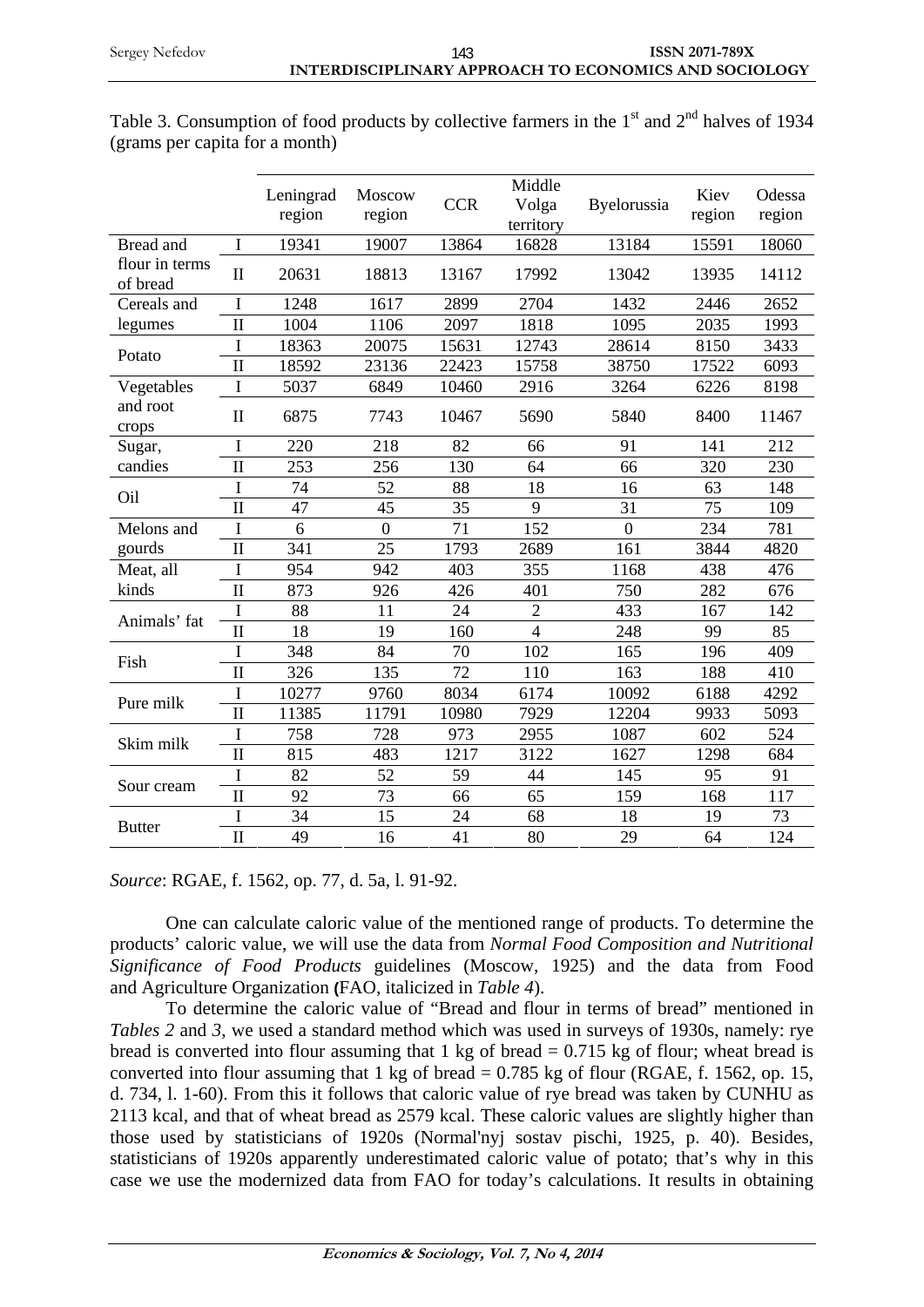slightly higher figures than those reported by statisticians of 1920s, when we re-calculate caloric values of the food package by our technique: e.g. if we review February 1924 in Voronezh governorate we will get to 3391 kcal a day vs. 3311 kcal a day according to the data from Central Bureau of Statistics (i.e. 2.5% higher) (Sostoyanie pitaniya, 1928, p. 118).

Table 4. Caloric value of food products assumed when calculating consumption (kcal/kg)

| Food products       | kcal/kg | Food products   | kcal/kg |
|---------------------|---------|-----------------|---------|
| Rye flour           | 2955    | Meat in average | 1742    |
| Wheat flour         | 3285    | Animals' fat    | 6470    |
| Cereals and legumes | 3378    | Fish in average | 860     |
| Potato              | 670     | Pure milk       | 635     |
| Vegetables          | 204     | Skim milk       | 370     |
| Sugar               | 3875    | Sour cream      | 2482    |
| O <sub>il</sub>     | 8517    | <b>Butter</b>   | 7795    |
| Melons and gourds   | 200     | Fruit           | 560     |

*Source*: Normal'nyj sostav pischi (1925, pp. 33-34); FAOSTAT, available at http:/faostat.fao.org/site/368/DesktopDefault.aspx?PageID=368#ancor, referred on 26/03/2014.

Using the data of *Table 4*, one can find caloric value of the conventional "bread" referred to in budget summaries. As surveys of 1920s show, peasants in Russian regions and Byelorussia consumed, with rare exceptions, rye bread (Sostoyanie pitaniya, 1928, p. 140). The Ukrainians consumed wheat bread as well and, if we consider proportions of rye and wheat bread consumption (Sostoyanie pitaniya, 1928, p. 140), we come to conclusion that the caloric value of bread consumed in Ukraine is equal to appr. 2188 kcal/kg.

Using these caloric values of food products listed in the table, we have the total caloric value of the food package.

|  | Table 5. Consumption level of collective farmers in 1933-1934 in comparison with |  |  |  |  |  |
|--|----------------------------------------------------------------------------------|--|--|--|--|--|
|  | consumption level of peasants in 1924 (kcal/day)                                 |  |  |  |  |  |

| Region,                | 1933 |              |      | 1934 | Governorate.  | 1924  |
|------------------------|------|--------------|------|------|---------------|-------|
| territory,<br>republic |      | $\mathbf{I}$ |      | Н    | republic      | Febr. |
| Leningrad              | 2251 | 2325         | 2323 | 2412 | Leningrad     | 2251  |
| <b>Moscow</b>          | 2156 | 2267         | 2342 | 2392 | <b>Moscow</b> | 2156  |
| <b>CCR</b>             | 1686 | 1809         | 1983 | 2099 | Voronezh      | 1686  |
| Middle Volga           | 1660 | 1927         | 2021 | 2151 | Samara        | 1660  |
| Byelorussia            | 1965 | 2172         | 2177 | 2366 | Byelorussia   | 1965  |
| Kiev                   | 1149 | 1809         | 1893 | 2082 | Ukraine       | 1149  |
| Odessa                 | 1072 | 1767         | 2017 | 1788 |               |       |

*Source*: calculated on basis of *Tables 2*, *3*, *4*. Sostojanie pitanija sel'skogo naselenija SSSR. 1920-1924 (1925, p. 118).

It is worth noting that R. Davies and S. Wheatcroft report the figure of caloric value of consumption of Odessa region's rural population in December 1932 which was counted on basis of another source (but using budgets as well) (RGAE, f. 1562, op. 77, d. 18): 1176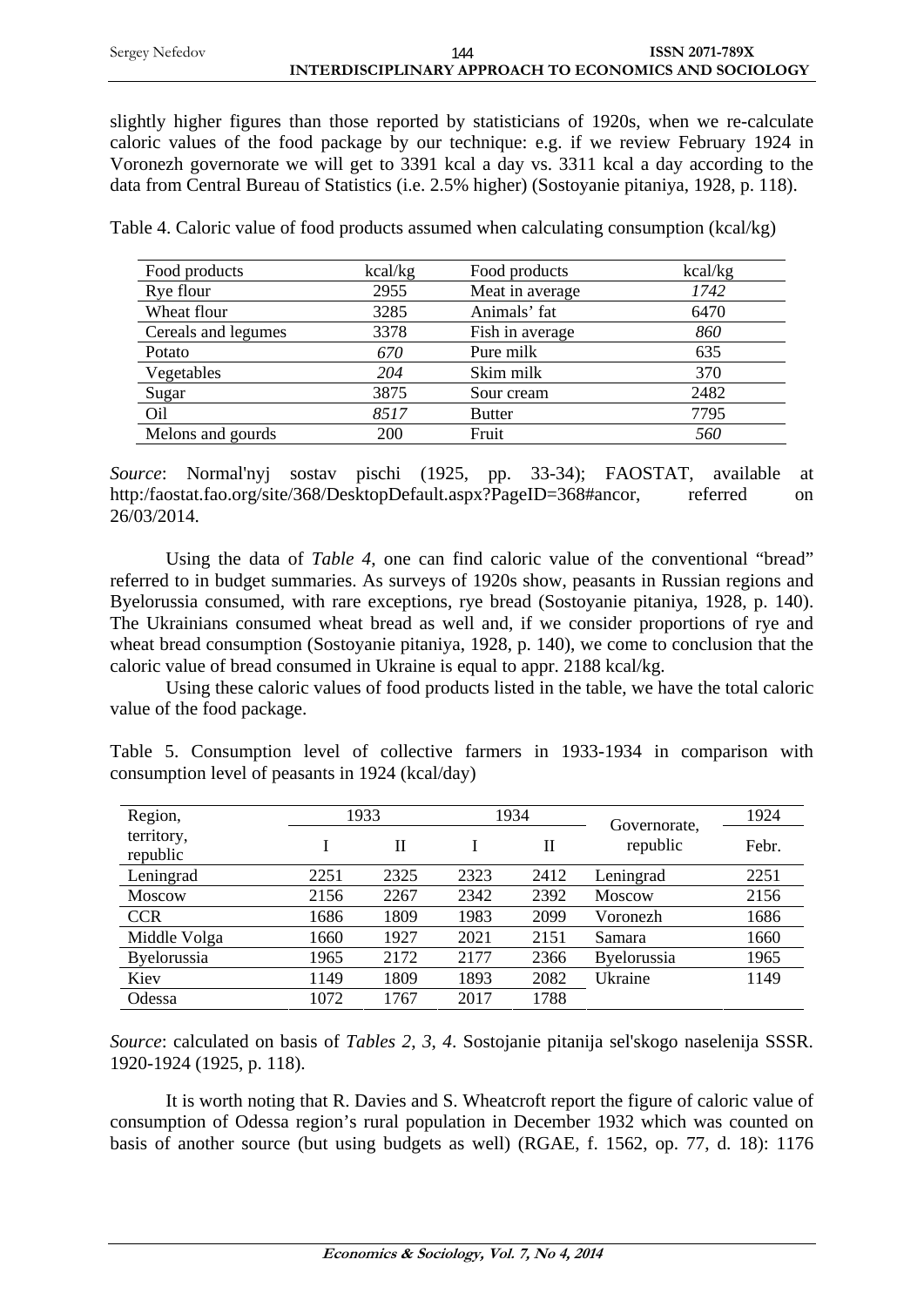kcal/day (Davies & Wheatcroft, 2004, p. 283). As we can judge from *Table 5*, this figure is close to our calculations.

The showed tables of consuming food products in 1933-1934 allow comparing the data in them with the data of consumption in 1937-1940, publicized recently (Nefedov, 2012a), and with the data of consumption in 1920s available in official reference books. In Table 5 we see the calculation of caloric value of the food package on basis of nutrition survey data in February which was made by the same technique (Sostoyanie pitaniya, 1928, p. 140). Central Statistics Bureau of the USSR (CSU SSSR) assumed the normative value of 3750 kcal per one adult "food consumer" in 1920s to be satisfactory for average conditions of rural life and work (Sostoyanie pitaniya, 1928, p. 50). The average statistical "capita" consumes food by 1.4 times less than a "food consumer"; thus, the minimum normative value for a rural "capita" is 2680 kcal a day. The minimal normative value of average per capita consumption of food assumed by World Health Organization (WHO) is much lower: it is about 2300–2400 kcal per capita a day (Naiken, 2002). Food consumption in modern India and Pakistan is about at the same level. In 1924, peasants in the USSR had much better nutrition: the caloric value of food package was 2900 to 3400 kcal a day (except for Samara governorate which hadn't yet recovered from the 1922 famine). Against this background, the picture of consumption in 1933 is a real disaster: in the  $1<sup>st</sup>$  half of the year, during the famine in Ukraine, consumption was about 1100 kcal per one person a day, or 1540 kcal per an adult "food consumer". It is known that an adult man needs 1600 kcal just for life sustenance (less any muscular activity) (Normy fiziologicheskih potrebnostey, 2008). In case of the lightest work, this figure is 1.4 times higher, i.e. 2240 kcal; thus, there is 700 kcal deficit in such a case. Energy stores of an adult man's body are estimated in average as 165 900 kcal; as reported by physiologists, one can spend 40-45% of these stores until the organism's death (Volovich, 1983, p. 23). It is easy to compute that in conditions of the Ukrainian famine of 1933 a man engaged in light labour could sustain but for 90-100 days.

The situation in Middle Volga region and in CCR was not so tragic: the average consumption was 1700 kcal, while the consumption per one "food consumer" was 2380 kcal, which would be sufficient for doing light work. However, rural works during a sowing season required much higher energy costs, and a large part of the population in these regions suffered from starvation or malnutrition.

As for Moscow or Leningrad regions, the data of budgets speak for the fact that the famine here passed by: the average consumption level in these regions approximately conformed to WHO minimum normative value.

As data from Table 5 show, the situation in Ukraine became better in the second half of 1933 and consumption grew up appr. to 1800 kcal per capita. The famine was retreating step by step, and a considerable part of the population still suffered from it. In 1934 consumption in the whole region of disaster, in Ukraine, CCR and the Volga region, grew up appr. to 2000 kcal per capita – yet it was still much lower than WHO normative value. And for sure, nutrition of peasants cannot be compared with "blessed" times of "new economic policy" (NEP) when the consumption level was reaching 3000 kcal.

This is the situation with consumption of rural inhabitants. And what about city workers? Materials of budget surveys on workers' consumption in 1932-1933 can be found in the well-known work by Ye. A. Osokina (Osokina, 2008). However, if we compare the data of CUNHU *Workers' Budgets* (RGAE, f. 1562, op. 15, d. 1934, l. 8) with the data presented in Ye.A. Osokina's book (Osokina, 2008, p. 333), we will see that only those amounts of food products which were purchased by workers were taken into account by the author, while food derived from workers' personal husbandries were ignored. Meanwhile, the potato cultivated in workers' vegetable gardens was a significant component of their families' nutrition. In the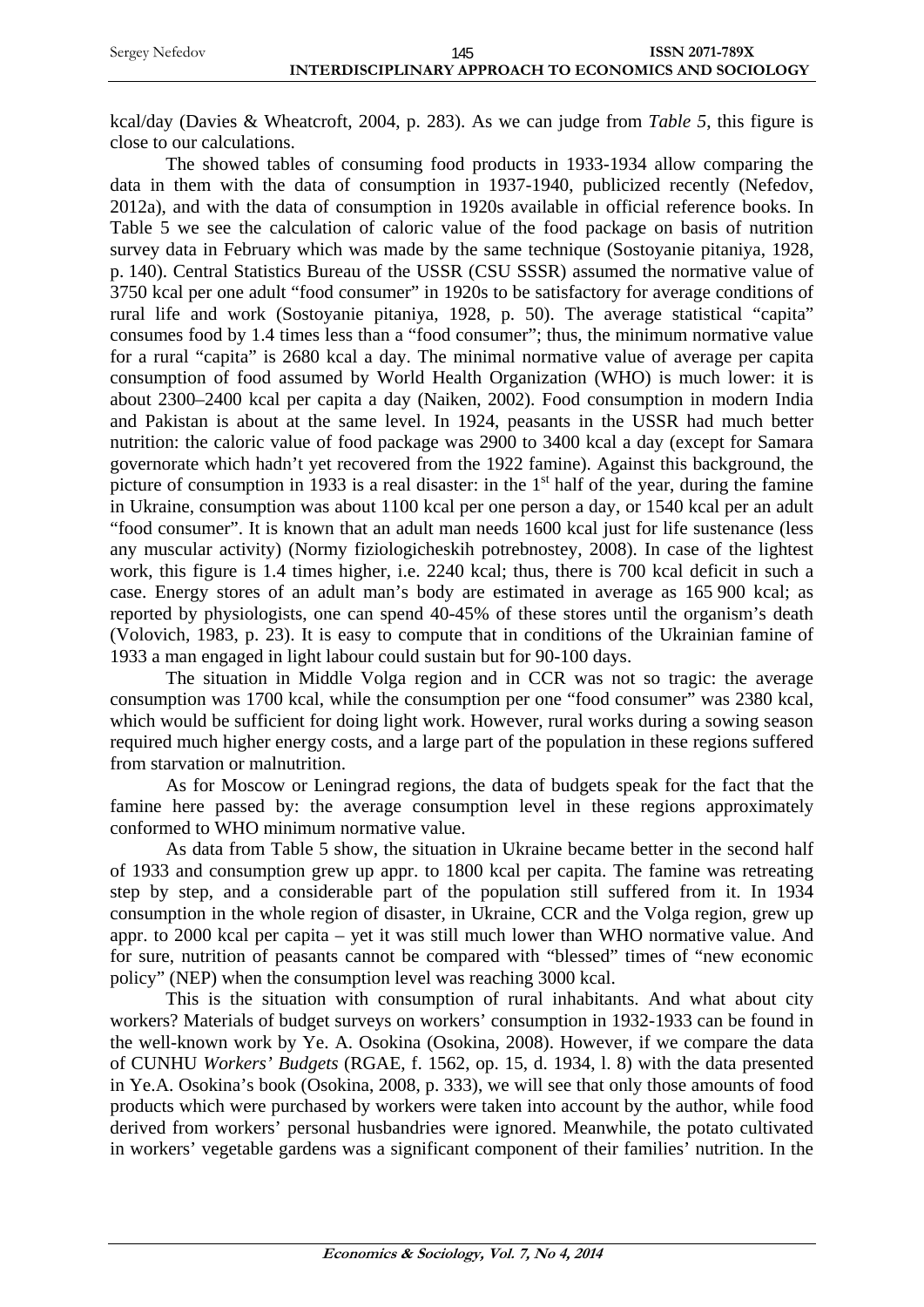table below we summarized arrival of food products from all sources and counted the total caloric value of the food package.

Table 6. Consumption level of married workers in the USSR (grams per capita for a month (kcal/day)

|                                   | February | 1 <sub>Q</sub> | 1Q    | 1933 at | 1934 at |
|-----------------------------------|----------|----------------|-------|---------|---------|
|                                   | 1925     | 1933           | 1934  | large   | large   |
| Flour and bread in terms of flour | 13771    | 12393          | 14254 | 13691   | 14420   |
| Cereals                           | 1316     | 1120           | 1046  | 1053    | 982     |
| Other bread products              | 123      | 364            | 439   | 329     | 360     |
| Potato                            | 8758     | 7881           | 11710 | 10593   | 13964   |
| Vegetables                        | 3063     | 2911           | 3932  | 6209    | 6750    |
| Meat                              | 4207     | 1219           | 1145  | 1162    | 1098    |
| Animals' fat                      | 271      | 29             | 33    | 20      | 36      |
| Fish                              | 861      | 743            | 644   | 979     | 823     |
| Milk                              | 4797     | 2167           | 2783  | 3618    | 4291    |
| Other dairy products              |          | 127            | 146   | 342     | 288     |
| <b>Butter</b>                     | 197      | 37             | 101   | 96      | 155     |
| Eggs (pcs.)                       | 3        | 8              | 7     | 38      | 31      |
| O <sub>il</sub>                   | 357      | 86             | 74    | 77      | 56      |
| Sugar                             | 775      | 556            | 615   | 543     | 620     |
| Confection                        | 49       | 552            | 512   | 394     | 509     |
| Fruit                             | 209      | 91             | 150   | 294     | 609     |
| Caloric value (kcal/day)          | 2523     | 1956           | 2263  | 2194    | 2391    |

*Source*: RGAE, f. 1562, op. 15, d. 1934, l. 8; Sostojanie pitanija gorodskogo naselenija SSSR v 1924-25 sel'skohozjajstvennom godu, *Trudy CSU SSSR*, Vol. 30, No 3, pp. 76-77.

For comparison's sake, Table 6 also includes the data of consumption in February 1925; in all cases, caloric value is counted by the unified technique mentioned above. Data from Table 6 speak for the fact that the crisis rebounded on urban population too: in Q1 1933 consumption of workers' families dropped down to 1956 kcal per capita. Yet in general it remained to be much higher than that in rural districts; at the same time, one should keep in mind that in usual years urban inhabitants consumed less calories than rural ones (Losickij, 1927, p. 18). It can be seen, in particular, from the comparison of caloric values of nutrition in cities and countryside in 1924-1925 (see *Table 5* and *Table 6*). In 1934 consumption of workers' families grew up somehow but didn't reach the 1925 level. At the same time, the structure of nutrition changed drastically: meat consumption decreased by 4 times, while bread consumption increased.

### **Conclusions**

Thus, the data of budget surveys confirm conclusions of Ukrainian researches. The 1933 famine was explicitly localized, with Ukraine as its epicentre. Although the Holodomor area spread to the Volga region and Central Chernozemic region, consumption in these regions was 1.5 times higher than that in Kiev and Odessa regions (unfortunately, budget surveys do not report data of the Northern Caucasus). As for Moscow and Leningrad, these capitals faced just small difficulties in food procurement; consumption in these regions was supported on a satisfactory level.